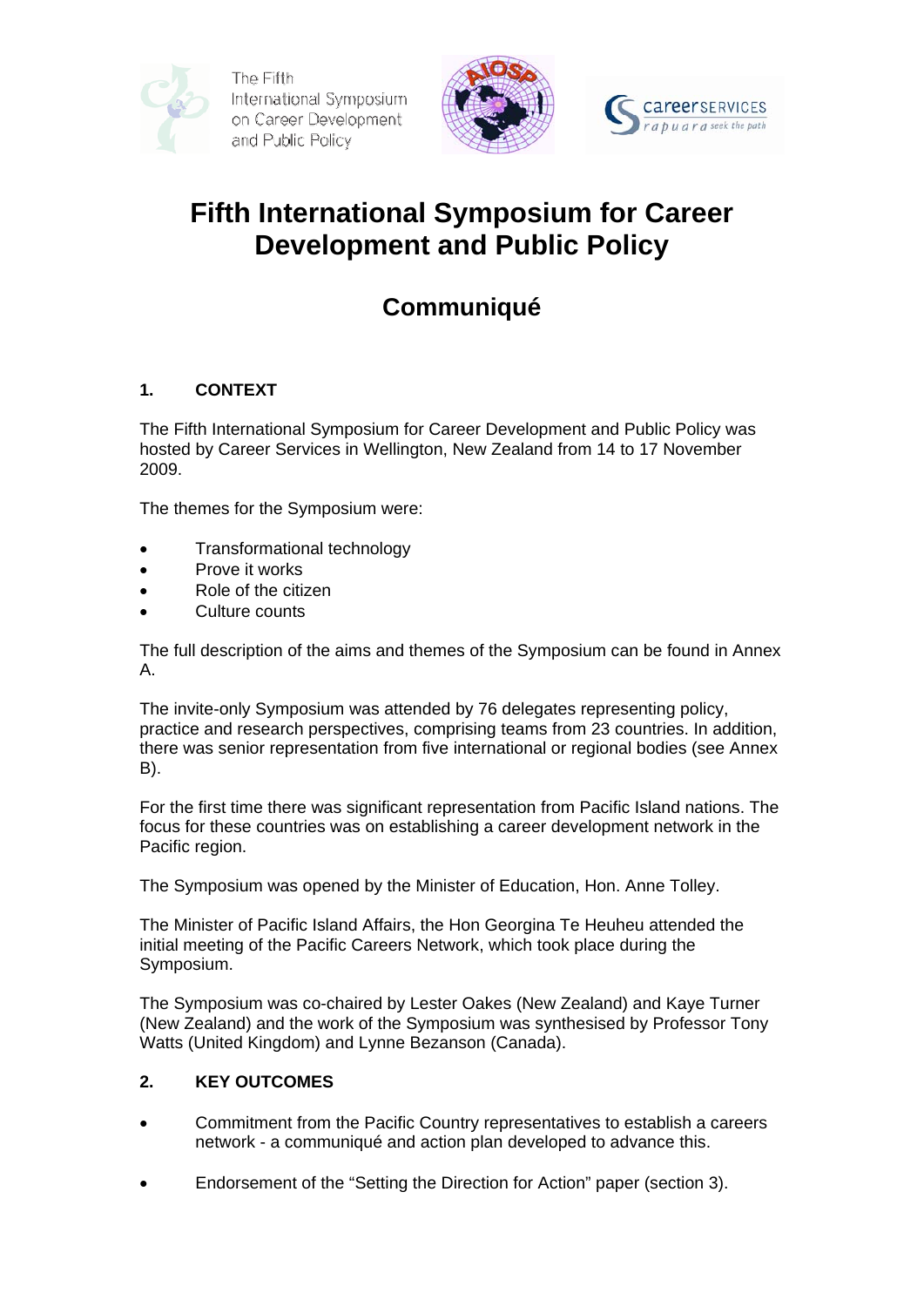





- Agreement that the Symposium themes will be used as a basis for global cooperation, ongoing focus and dialogue.
- Invitation for countries to lead the oversight and advancement of particular themes to ensure progress and coordination of effort and report back at the 2011 Symposium.
- Agreement that the International Centre for Career Development and Public Policy will play the lead role in coordination and dissemination of policy, practice and research information across global networks.

# **3. SETTING THE DIRECTION FOR ACTION**

# **Theme 1: Prove It Works**

### *Principles:*

- Evidence is essential to inform policy and improve practice.
- This includes both 'what we want to learn' and 'what we want to prove'.
- All publicly-funded services need to demonstrate accountability.

### *Countries are encouraged to:*

- Encourage research into the relative effectiveness of different modes of service delivery.
- Develop and share accountability frameworks.
- Where longer-term data are collected, establish links with econometricians, to provide a basis for cost/benefit analyses (alongside qualitative indicators).

*The International Centre for Career Development and Public Policy is asked to:* 

- Develop a common accountability framework, to provide a basis for international sharing of practice, and possibly, international benchmarking. This should cover Quality, Access and Impact.
- Provide a repository of relevant research papers, supported by tools to enable countries to identify papers relevant to their needs.
- *NB.The team from Canada offered to lead the follow up activities supported by teams from Australia, Finland, and the USA and report back at the 2011 Symposium.*

## **Theme 2: Culture Counts**

## *Principles*

- Effective career development practice must be informed by different cultural contexts.
- Cultural competencies need to be compulsory for career practitioners working with culturally diverse populations.

*In countries where career services are delivered to diverse populations, countries are encouraged to:*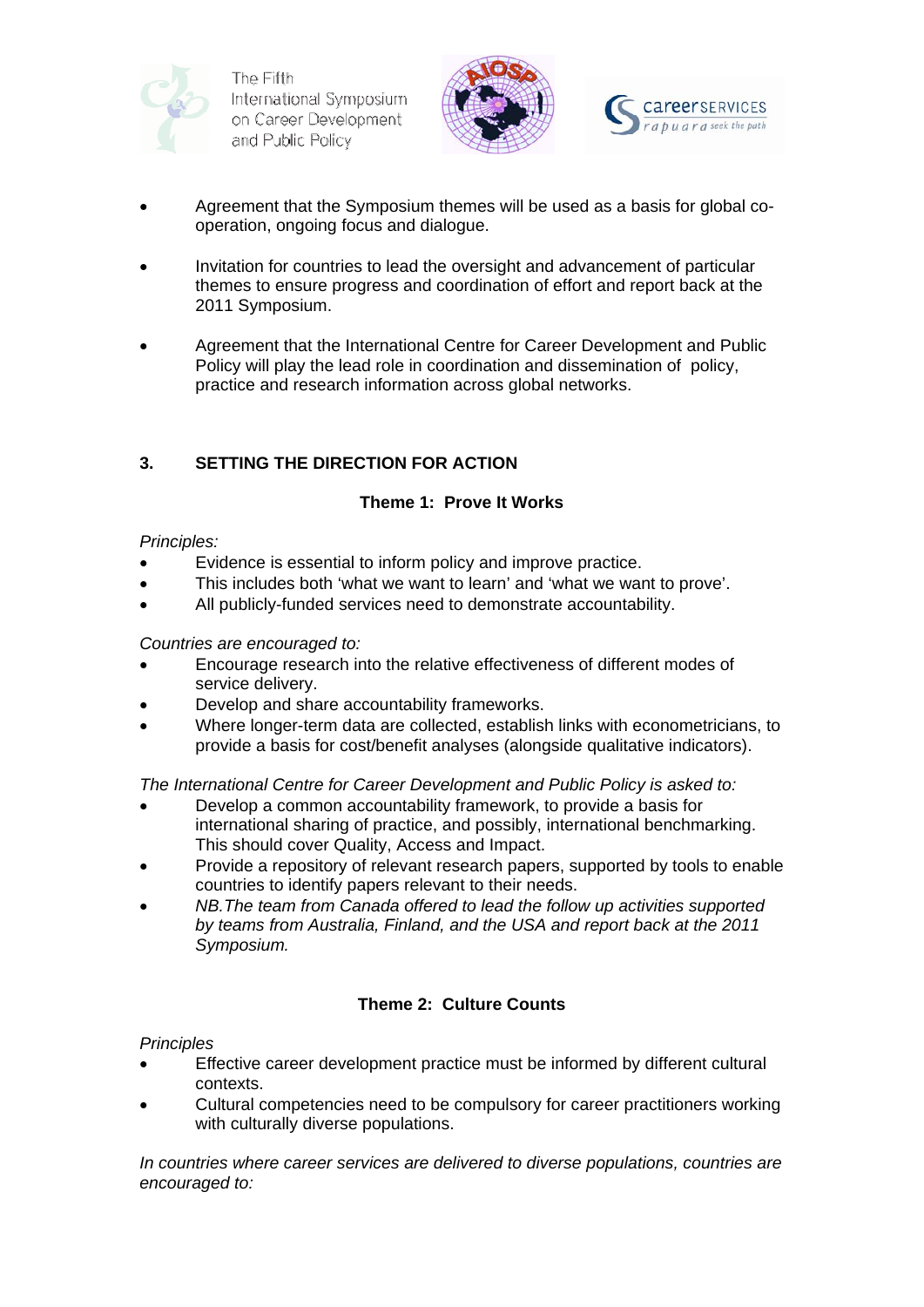





- Work with training institutions and/or delivery mechanisms to explore how to introduce cultural competency training and supervision into existing training programmes.
- Undertake consultations with influencers and natural leaders within culturally specific communities who can guide service development and record what works.
- Consider strategies to recruit culturally diverse career practitioners into the career sector.

### *All countries are encouraged to:*

Share resources, research and promising practices (competency frameworks, consultation mechanisms, training programmes) related to culturally appropriate service delivery locally, nationally and internationally.

 *The International Centre for Career Development and Public Policy is asked to:* 

- Expand website materials to include promising examples of working in culturally diverse contexts.
- Highlight research which provides insights into effective culturally diverse practice.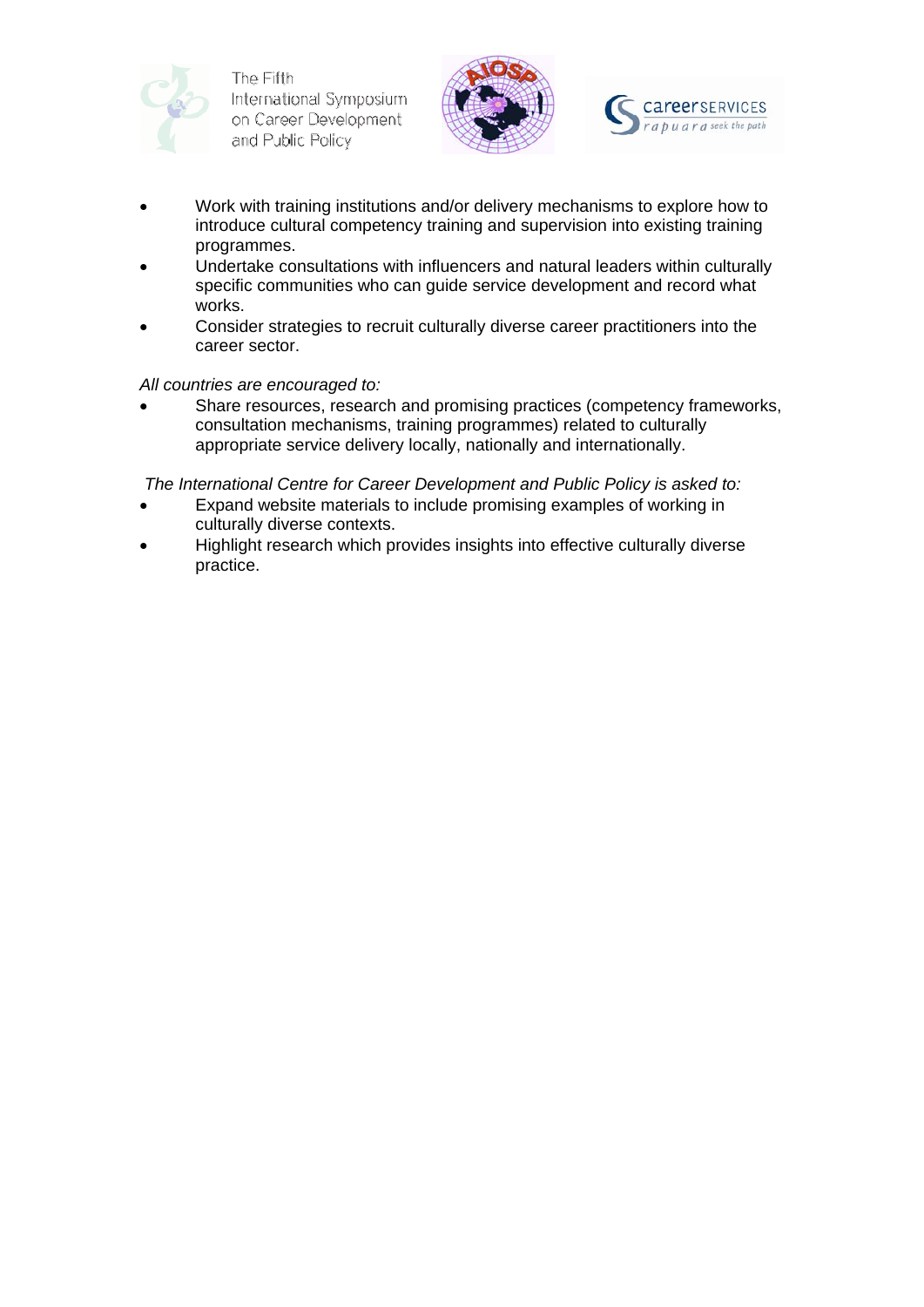





# **Theme 3: Transformational Technology**

*Principles:* 

- Technology can enhance and transform, but not replace, human service delivery.
- The nature of the transformation is linked to purpose, and to the level of access to different technologies.
- The transformation will need to spiral as technology and effective practice continue to evolve.

*Countries are encouraged to:* 

- Give early attention to the purpose and sustainability of initiatives involving technology.
- Examine the tensions between public spaces and private spaces, e.g. in relation to e-portfolios and the use of social networking websites.
- Involve end-users (especially young people) actively in the design of eservices.
- Enhance the training of career practitioners in integrating technology into their practice (using practitioners who can demonstrate exemplary practice in this respect) and exploiting its potential for enhanced client autonomy.

*The International Centre for Career Development and Public Policy is asked to:* 

• Develop a resource bank of good practice (including codes of practice, ICT competency frameworks for career practitioners, etc.).

# **Theme 4: Role of the Citizen**

## *Principles:*

- Public career services have a moral and political obligation to consult with end-users.
- The relationship between career development, citizenship and community development needs to be recognised more strongly in the design of career policies and programmes.
- Users need to be engaged not only in feedback on services received, but also in co-constructing the design of services and the policies underpinning them.

*Countries are encouraged to:* 

- Develop explicit value propositions as a basis for their strategies and policies.
- Develop and share indicators for engagement of citizens at all relevant levels.
- Develop creative methods for engaging end-users including market research surveys, focus groups, participative research and prior advice-gathering consultations with representative members of end-user groups.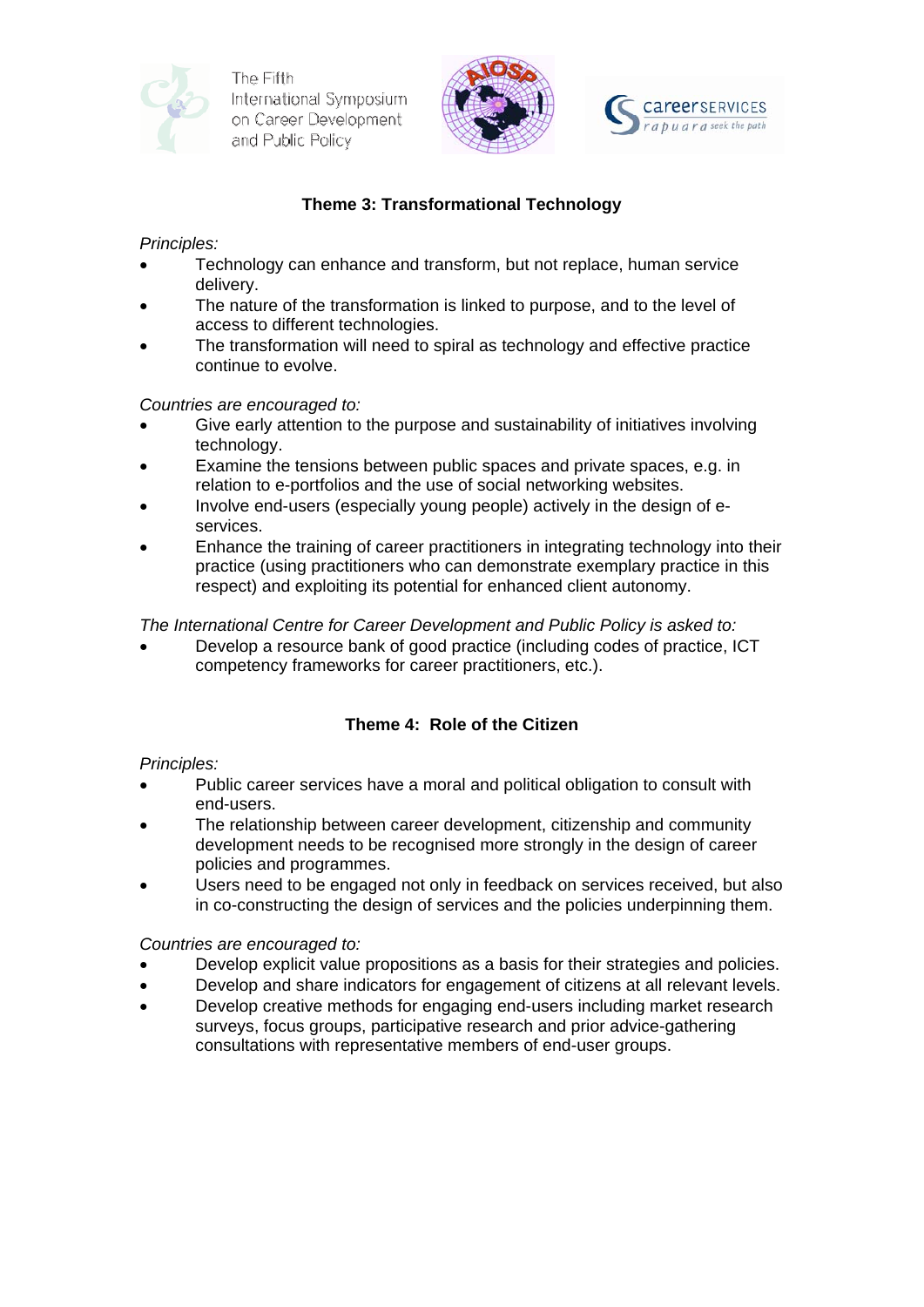



## Overall tasks for the ICCDPP

*The International Centre for Career Development and Public Policy is asked to:* 

- Frame the four themes of IS2009 as the basis for global cooperation over the next two years.
- Significantly upgrade the website to make it a more active tool for networking (e.g. including comments from users on resources) and shape its design to focus on the four themes.
- Identify a co-ordinator for each theme, supported by a small task group, to design and implement an action plan, on which progress can be reported at IS 2011.
- Encourage and support mentoring and co-mentoring between countries, which may be private or "public" (with report-back at IS 2011).

## **ANNEX A: SYMPOSIUM AIMS AND THEMES**

The aims of the Symposium were to:

- explore current and emerging trends in labour market and well as technological trends that are likely to impact upon career development policies, strategies and operations
- build stronger linkages between career practitioners, researchers, and policymakers in career education in relation to the areas of lifelong learning, career development, economic development, and social inclusion
- seek strong representation and involvement across the Pacific nations to strengthen career development in our region and build a sustainable careers network
- progress the action plans developed in the 2007 Scotland Symposium.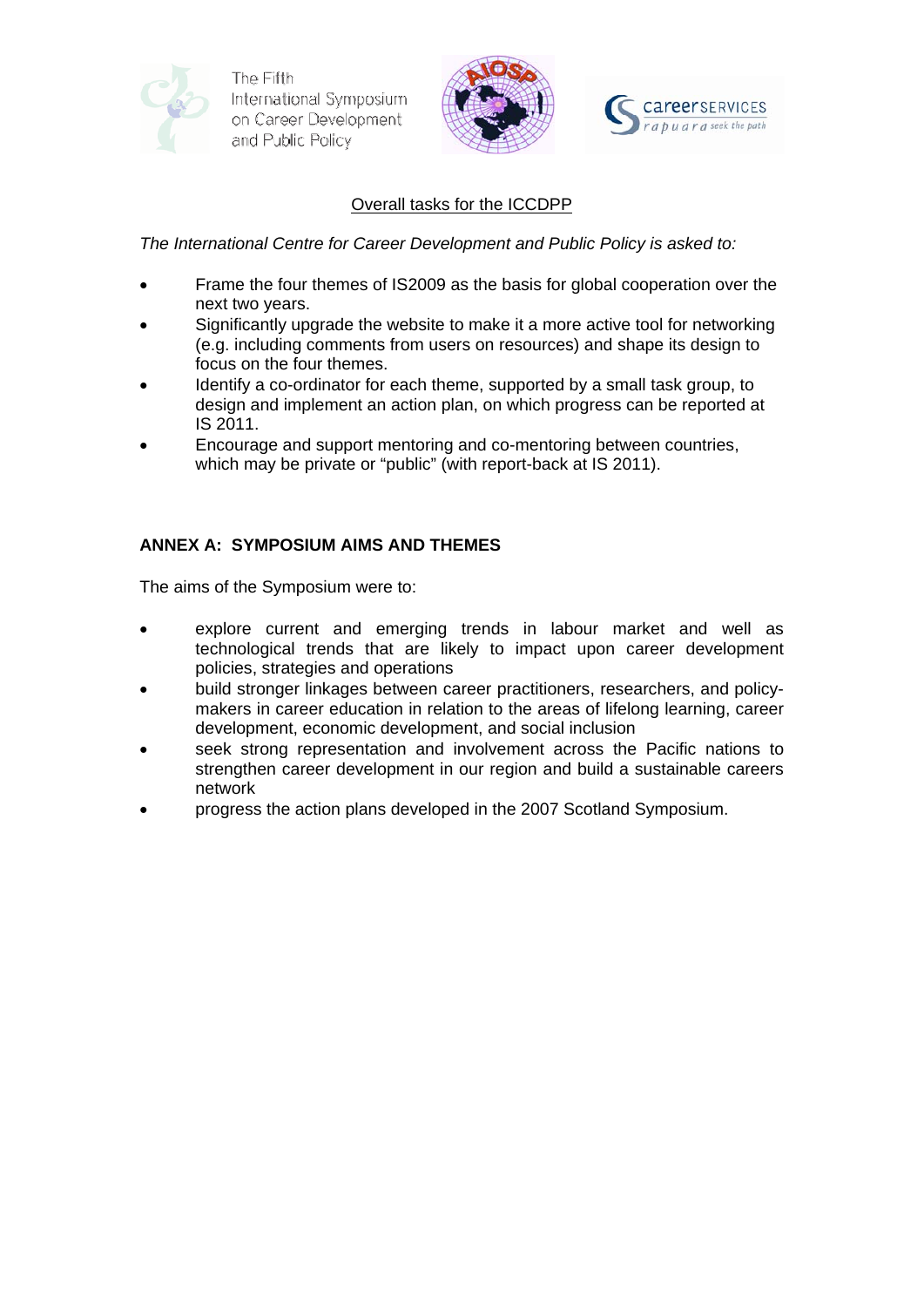





#### The four themes of the Symposium were:

#### **Transformational technology**

#### The digital age as a lens to shape policy, practice and research

From a career development perspective, how is technology shaping the way we live and influencing our future? Arguably, the growth of internet usage and social networking is increasingly shifting methods of acquiring knowledge away from the traditional expert in educational institutions and giving the individual greater access and freedom to gather, create and store their own information, develop new skills and to reconstruct their own knowledge in a way that is more meaningful to them. The speed of the transformation is challenging social norms and behaviours. There is a need to ride the digital wave and maximise the potential of the technologies to advance career policy, practice and research.

#### **Prove it works**

#### Evidence of the impact of career information advice and guidance in relation to a range of policy settings

We need to continually prove the positive impact of career development for people, and meet public policy goals including value for money. A number of significant developments over recent years have built the evidence base. Proving the impact of career development, skill enhancement and lifelong learning on social, education and economic goals is critical. There is real potential for researchers, practitioners and policy developers to consolidate thinking on impact indicators and measures of success.

#### **Shifting services towards creative collaboration**

#### Role of the citizen in shaping future policy and practice

The importance of listening to current and potential users and purchasers of services cannot be under-estimated. Hearing what people are saying seems simple. The challenge is how we gather and use feedback to critically review and enhance what we are providing. Demands and expectations keep changing. To respond to these in a meaningful way requires policy and decision makers to engage with end users such as schools and students, parents and families, practitioners and individuals not only to extract information from them but to also actively involve them in the actual design, delivery and continuous improvement of career services.